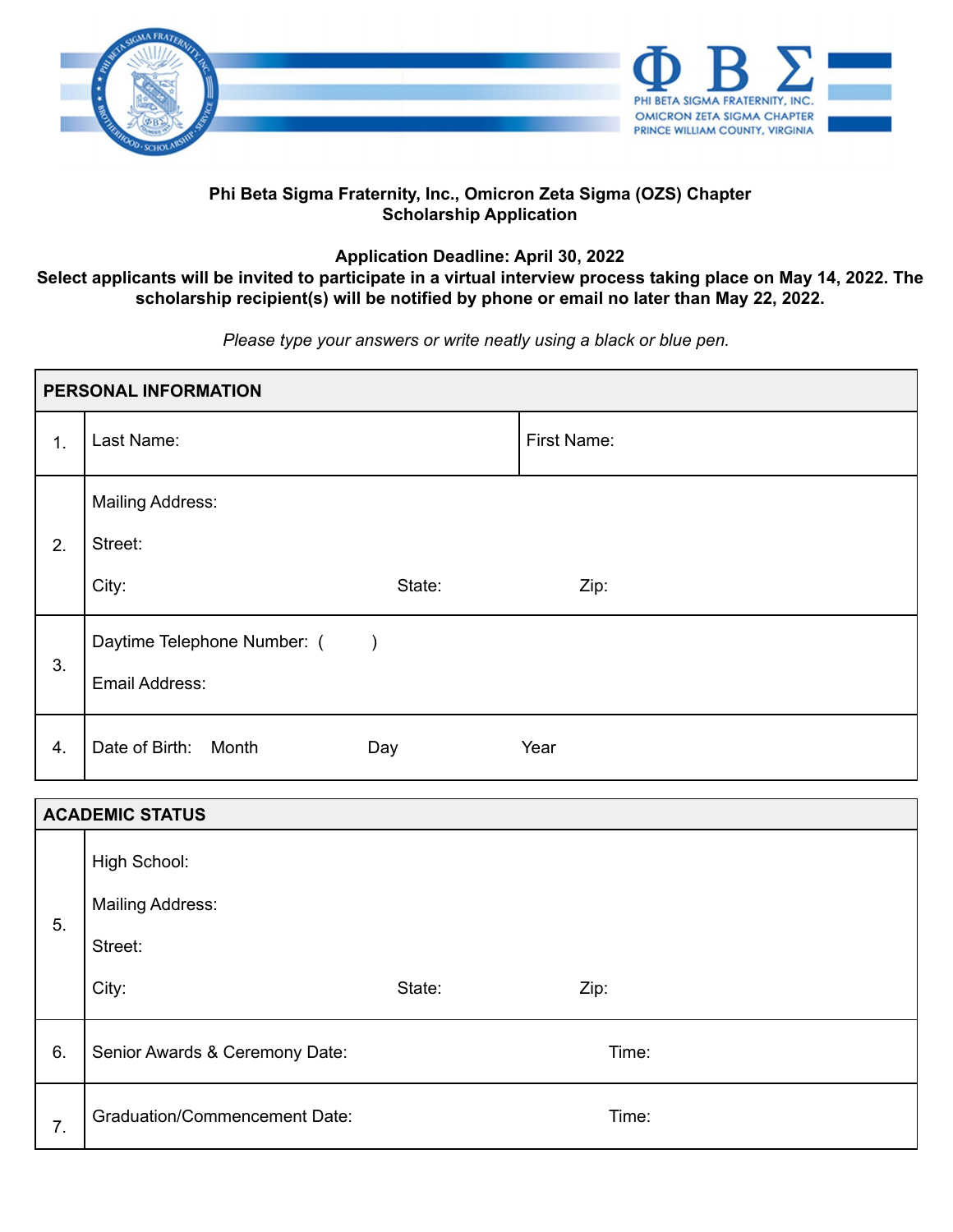

| ACADEMIC HONORS/AWARDS<br>(List Most Recent First) |              |       |  |
|----------------------------------------------------|--------------|-------|--|
| 8.                                                 | Honor/Award: | Date: |  |
| 9.                                                 | Honor/Award: | Date: |  |
| 10.                                                | Honor/Award: | Date: |  |

| <b>COMMUNITY SERVICE INVOLVEMENT</b><br>(List Most Recent First) |                                                    |       |  |  |
|------------------------------------------------------------------|----------------------------------------------------|-------|--|--|
| 11.                                                              | Organization/Activity:<br>Nature of Participation: | Date: |  |  |
| 12.                                                              | Organization/Activity:<br>Nature of Participation: | Date: |  |  |
| 13.                                                              | Organization/Activity:<br>Nature of Participation: | Date: |  |  |

# **PARENT/GUARDIAN INFORMATION** 14. Name(s): (*Include address if different than your own listed in Question 2.)* Street: City:  $\qquad \qquad$  State:  $\qquad \qquad$  Zip: Home Telephone Number: Work Telephone Number: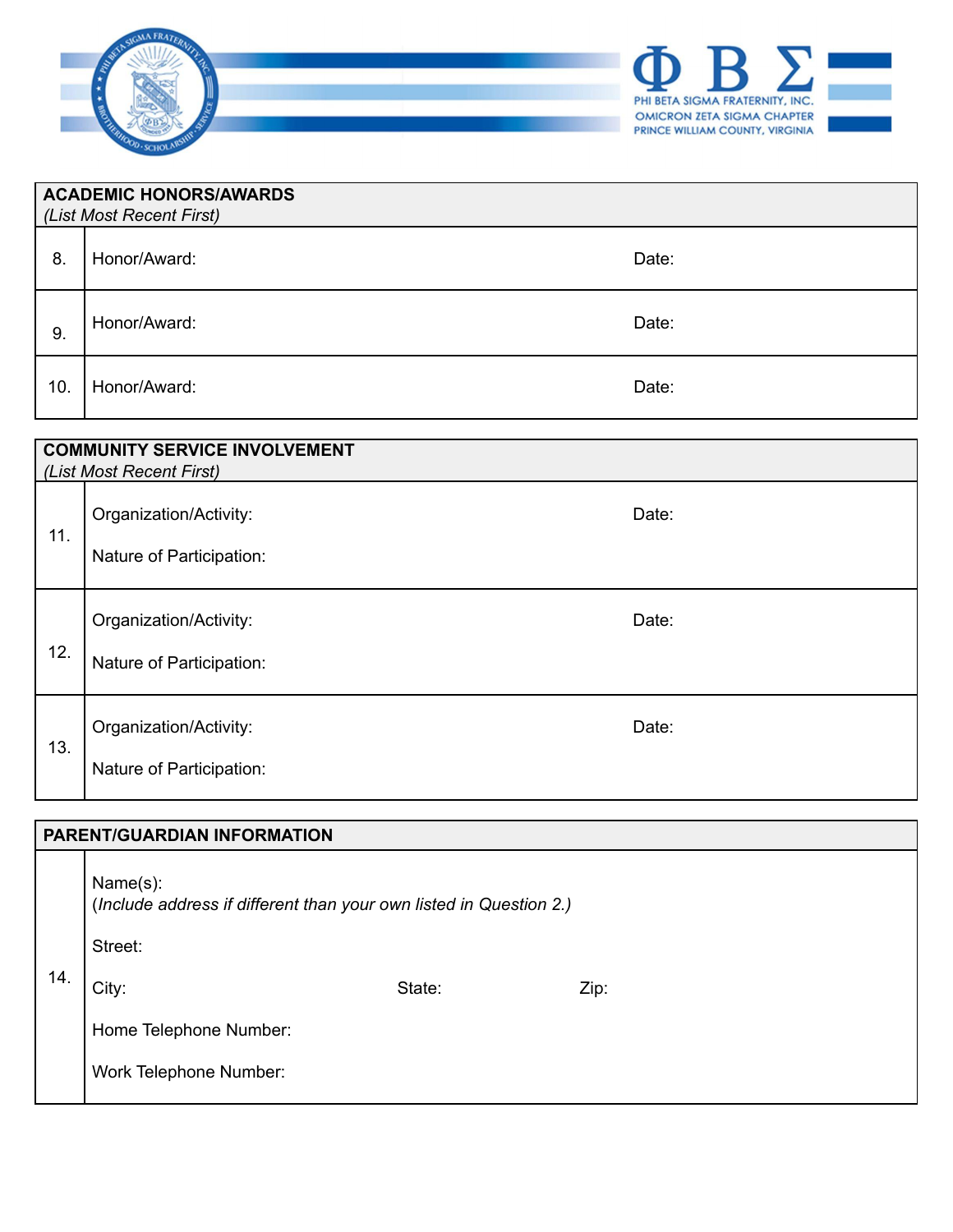

| <b>OFFICIAL ACADEMIC TRANSCRIPT</b>                                                                                                          |                                                                                                                                                               |  |  |
|----------------------------------------------------------------------------------------------------------------------------------------------|---------------------------------------------------------------------------------------------------------------------------------------------------------------|--|--|
| 15.                                                                                                                                          | Provide your official Secondary School Transcript documenting the cumulative grade point average (GPA)<br>through the $2020 - 2021$ (11th grade) school year. |  |  |
| <b>RECOMMENDATION LETTERS</b><br>Parents, immediate family members, friends, or acquaintances, etc. are not eligible to write an evaluation. |                                                                                                                                                               |  |  |

Provide the attached Scholarship Letter of [Recommendation](https://drive.google.com/file/d/16tRP6YRJy0mgbelkEzugOh0zMwQ-LUU7/view?usp=sharing) Request Form to evaluators.

● One (1) letter of recommendation from high school personnel.

16.

● One (1) letter of recommendation from someone who can attest to the applicant's community service involvement.

| <b>ESSAY</b> |                                                                                                                                                                                                                                                                                                                                                                                                                                                                                                                                                                                                                                                                                                                                                                                                                                             |  |  |  |
|--------------|---------------------------------------------------------------------------------------------------------------------------------------------------------------------------------------------------------------------------------------------------------------------------------------------------------------------------------------------------------------------------------------------------------------------------------------------------------------------------------------------------------------------------------------------------------------------------------------------------------------------------------------------------------------------------------------------------------------------------------------------------------------------------------------------------------------------------------------------|--|--|--|
| 17.          | Provide a five-hundred (500) word essay (12 pt, Times New Roman, double-spaced) on one of the following<br>topics on a separate sheet.<br>• How have Black men positively impacted the world? What impact have you made in your<br>community?<br>• Share your personal biography. (i.e., How has your background influenced your future aspirations?<br>What is your potential college major and career, and why?)<br>• Reflect on your personal and academic journey and share. (i.e., How have you changed from<br>Freshman year? How have community service, academic goals, and/or jobs impacted your<br>academic goals and achievements)?<br>What are some positive and negative impacts that technology has had on the education system?<br>$\bullet$<br>(i.e., transitioning from in-person to virtual learning, use of smartphones) |  |  |  |

# **COLLEGE ACCEPTANCE LETTER** 16. Provide one (1) official (photocopy is acceptable) letter of acceptance/admittance from the chosen college or university.

| <b>CHECKLIST</b> |                                  |  |
|------------------|----------------------------------|--|
| ┑                | <b>Application</b>               |  |
| ┑                | <b>Academic Transcript</b>       |  |
| ٦                | <b>Recommendation Letters</b>    |  |
| ٦                | <b>Essay</b>                     |  |
| ┑                | <b>College Acceptance Letter</b> |  |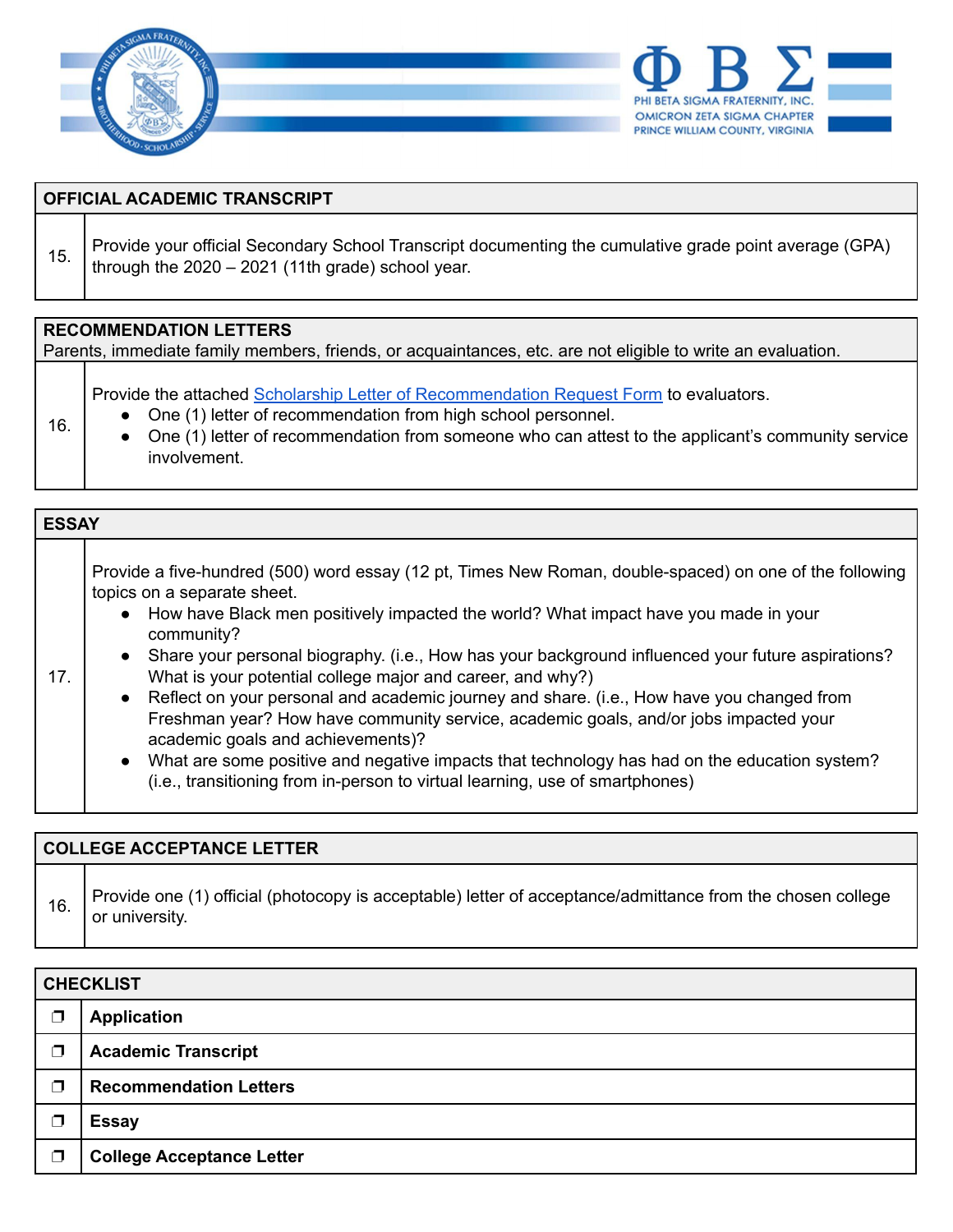

#### **CERTIFICATION (All applicants must sign the following)**

I hereby certify that:

- All information submitted in the application is true and correct.
- I am a student who will be enrolled in a college or university's degree program.
- Any funds received from Omicron Zeta Sigma will be used solely for the purpose of paying for educational expenses, i.e. tuition, housing, meal plan, books.
- I understand the college/university verification form has to be completed and returned to the Omicron Zeta Sigma Chapter prior to funds being disbursed. Once verified, funds will be disbursed to the student and/or school at Omicron Zeta Sigma Chapter discretion.
- The applicant will notify the Omicron Zeta Sigma Chapter in writing immediately if there should be any change or interruption in plans to attending the stated college or university.

| Signature of scholarship applicant: |  |  |  |
|-------------------------------------|--|--|--|
|                                     |  |  |  |

**Signature of scholarship applicant: \_\_\_\_\_\_\_\_\_\_\_\_\_\_\_\_\_\_\_\_\_\_\_\_\_\_\_\_\_\_\_\_\_\_\_ Date: \_\_\_\_\_\_\_\_\_\_\_\_\_\_\_\_\_\_\_**

## **PERMISSION**

I hereby grant permission to use my name, comments, pictures, or photography for public relations, advertising, or any other lawful purposes, and I waive any right to inspect or approve the finished version(s) including written copy that may be created in conjunction therewith. I understand the Omicron Zeta Sigma chapter may use that information from my official transcript(s), scholarship application, and submitted essay(s).

**Signature of parent/guardian: \_\_\_\_\_\_\_\_\_\_\_\_\_\_\_\_\_\_\_\_\_\_\_\_\_\_\_\_\_\_\_\_\_\_\_ Date: \_\_\_\_\_\_\_\_\_\_\_\_\_\_\_\_\_\_\_**

**MAIL COMPLETE APPLICATION PACKAGE TO:**

Scholarship Committee Phi Beta Sigma Fraternity, Inc. P.O. Box 1873 Woodbridge, VA 22195

**REMINDER:** The deadline for this application to be received is: April 30, 2022